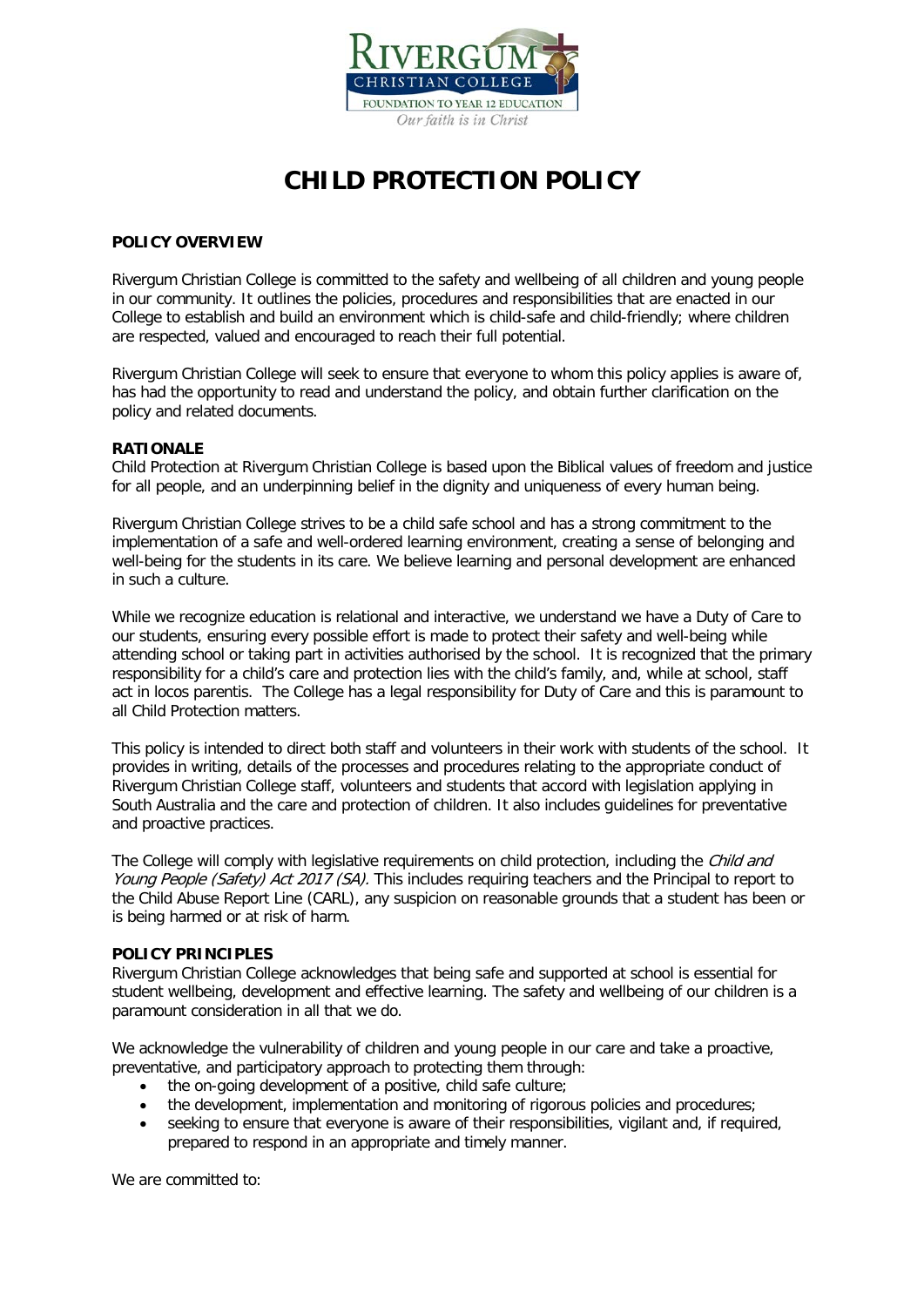

- supporting the rights of the child as set out in the UN Conventions of the Rights of the Child
- acting without hesitation to seek to ensure a child-safe and child-focused environment is maintained at all times,
- valuing and embracing the opinions and views of children,
- abiding by all legislative and regulatory obligations, and striving for our practices to be regarded as best practice and 'beyond compliance',
- empowering children with the skills and knowledge to keep themselves and others safe,
- taking whatever necessary action is required to protect children from physical, sexual, emotional and psychological harm or risk of harm.

#### **DEFINITIONS**

A child is a person under 18 years of age.

A student is any person regardless of age who is enrolled at the College.

A member of staff is anyone employed on a casual or permanent basis to provide the services of Rivergum Christian College - including teachers, administration and non-teaching staff, grounds, maintenance staff and bus drivers.

Harm **(or the risk of harm)** is defined by the *Child and Young People (Safety) Act 2017* (SA) as any detrimental effect of a significant nature on the child's physical, psychological or emotional well-being. It is immaterial how the harm is caused. Harm (or the risk of harm) can be:

- physical
- sexual
- emotional.

At Risk: The Child and Young People (Safety) Act 2017 (SA) states that a child or young person is considered to be at risk if they:

- have suffered harm
- are likely to suffer harm, or
- are likely to be removed from the state for illegal purposes (such as marriage or female genital mutilation).

## **SCOPE**

This policy applies to all staff, volunteers, parents/carers, children and other individuals involved with the College, whether on a regular or occasional basis. It applies:

- on the school premises
- at functions, excursions, trips or camps organised by the school
- when members of the school community are representing the school.

## **IMPLEMENTATION**

#### **1. A clear and accessible child safety policy**

The Rivergum Christian College Child Protection Policy is a clear and accessible statement of intent in regard to the School's commitment to being a highly regarded Child Safe School through promoting children's wellbeing and safeguarding all children from harm.

The policy is underpinned by the guiding principles of the National Safe Schools Framework and addresses the requirements of the Child Safe Environments: Principles of Good Practice (DECD 2012), as well as the National Quality Framework, Legislative and School Registration requirements.

The development of the policy has been a consultative process involving a wide cross section of the school community. As part of the annual review, at the beginning of the year, the policy will be appraised by the Executive Team to ensure its currency, review any issues and to guide any implementation, priorities, improvements and/or changes for the year ahead.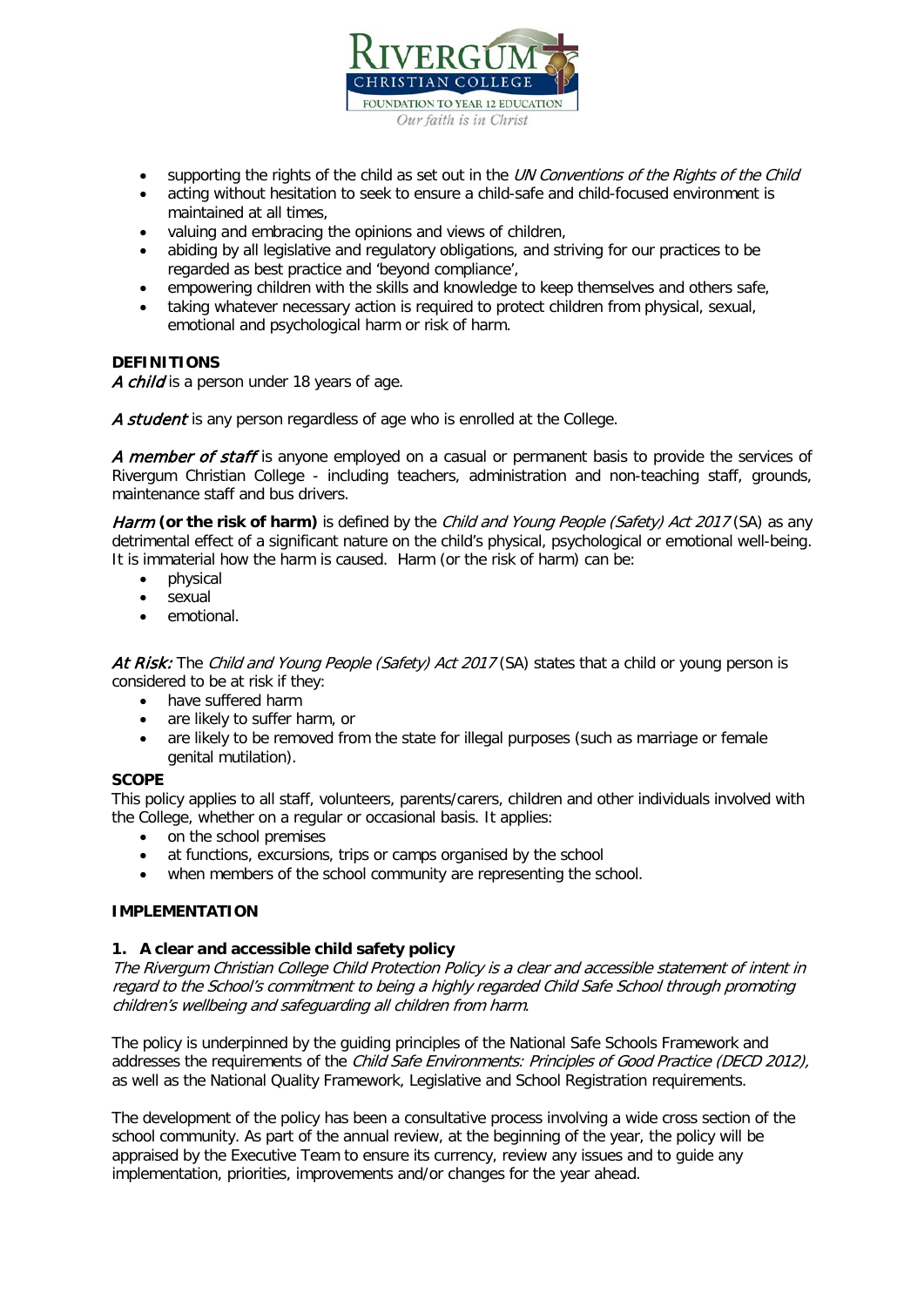

The College is committed to a proactive and vigilant approach to protecting all students to the best of our ability. Child protection is a very high priority and embedded in our daily operations. Our policies and procedures are available to our community and feedback for improvement is welcomed and regularly sought.

# **2. Identify and analyse risk of harm**

Rivergum Christian College has developed and implements a risk management strategy that identifies, assesses and takes steps to minimize the risks of harm to children.

Risk Management

- identifying risks
- assessing risks
- minimising the risk of harm.

Annual Review of Child Protection Policy and Procedures

- The Leadership Team conducts an annual review prior to the start of Term 1.
- A full review with community consultation is undertaken every three years. All changes are to approved by the College Board.

Documentation and Record-keeping

- Accurate, up to date and confidential records are kept of the following:
	- o staff and volunteer training
	- o Criminal History Checks
	- o reports of any harm or risk of harm and associated documentation.

## **3. Choose suitable employees and volunteers**

The College is committed to ensuring that all reasonable actions are taken so that only suitable, appropriate and exemplary people are selected to work or volunteer with our students. This involves a combination of Criminal History, Referee and Background checks, face to face interviews and vigilance in observing their behaviour, attitudes and relationships with students.

Working with Children Checks

- All persons (staff and volunteers) who are in regular contact with children or who work in close proximity to children on a regular basis, or who supervise such persons, or who have access to children's records are required to present to the School a current Working with Children Check before commencing their duties and to keep currency, carried out at least every three years.
- This process is managed in accordance with the principles and procedures contained in *Child* Safe Environments: Dealing with information obtained about the criminal history of employees and volunteers who work with children.
- All teachers are required to have current registration with the Teachers' Registration Board of SA. A DCSI Criminal History Check is a compulsory component of the Teacher Registration and it is the teacher's responsibility to maintain the currency of their teacher registration (every 3 years) and provide the HR Manager with a copy of their certificate prior to the expiration date.

Background and Referee Checks

• As a key part of the recruitment, as well as Working with Children Checks, referees are contacted and other necessary background checks undertaken to ensure the suitability of all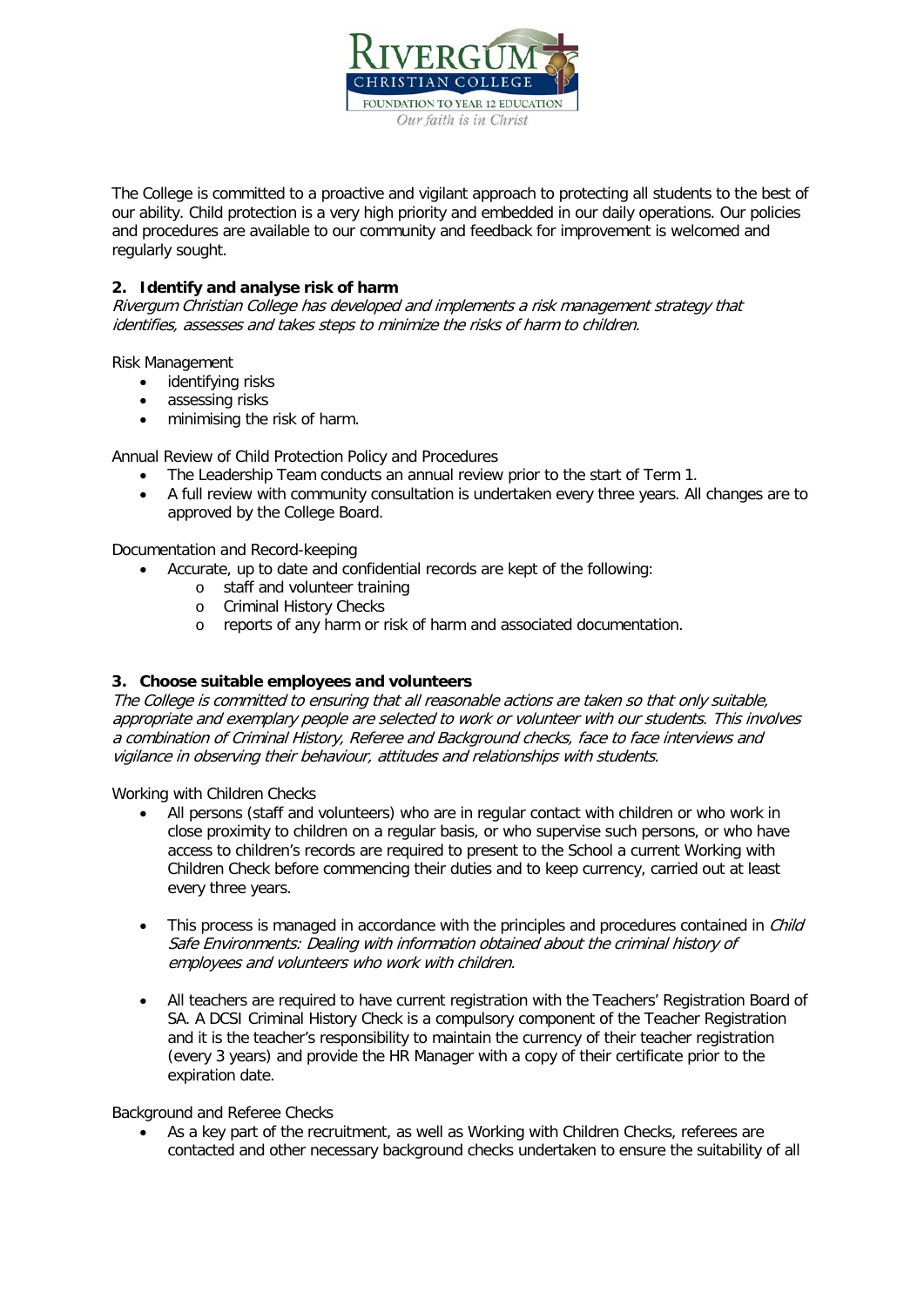

persons who are in regular contact with children or who work in close proximity to children on a regular basis, or who supervise such persons, or who have access to children's records

Face to face interviews

• Whenever possible a face to face interview with the Principal or Business Manager will be conducted prior to the appointment of any staff member.

## **4. Expectations, Supervision, Codes of Conduct and Professional Boundaries for Staff and Volunteers**

The College values all staff and volunteers. They are treated fairly and respectfully and are required to contribute to our students' safety and wellbeing in the following ways:

- a. Provision of a safe, respectful and engaging environment where our students observe and are taught positive life skills and values. This helps our students to:
	- o develop and expect positive relationships with others
	- o feel connected to the school community and beyond
	- o be resilient and resourceful in dealing with stress and adversity
	- o achieve their potential as learners and member of our community.
- b. Be aware, vigilant and able to recognise when children and young people's wellbeing or safety is being compromised. They should be prepared to act and follow up on their concerns. This helps ensure:
	- o timely and relevant information is gathered and shared with other relevant persons
	- unsuitable individuals are not present at or involved with the school
	- o students and their families are directed to support when they first show signs of needing it
	- o fewer children and young people are harmed by violence, harm or risk of harm.
- c. Understand that the needs of children and young people who have been harmed through violence, harm or risk of harm may require them to adapt their programs and support accordingly. They are to aim to help these children and young people stay connected to school and contribute to their recovery and their development of positive coping skills and learning success.
- d. Supervision of students

Students are actively supervised by staff at the appropriate ratio for the age of the students, purpose, type and location of the activity. Supervision requirements for practical lessons, counselling, yard duty, camps, excursions, travel, etc. are documented in the relevant policies and procedures of which all staff are made aware and required to follow.

e. Working One to One with Students

At times it may be necessary for staff to work one to one alone with a student. Guidelines for these situations are outlined in the Protective Practices for staff in their interactions with children and young people. Three essential rules are:

- make it public (open and visible space)
- make it authorised (ensure you have your school leader's approval)
- make it timely (consider the appropriateness of the time of day and length of time.
- f. Codes of Conduct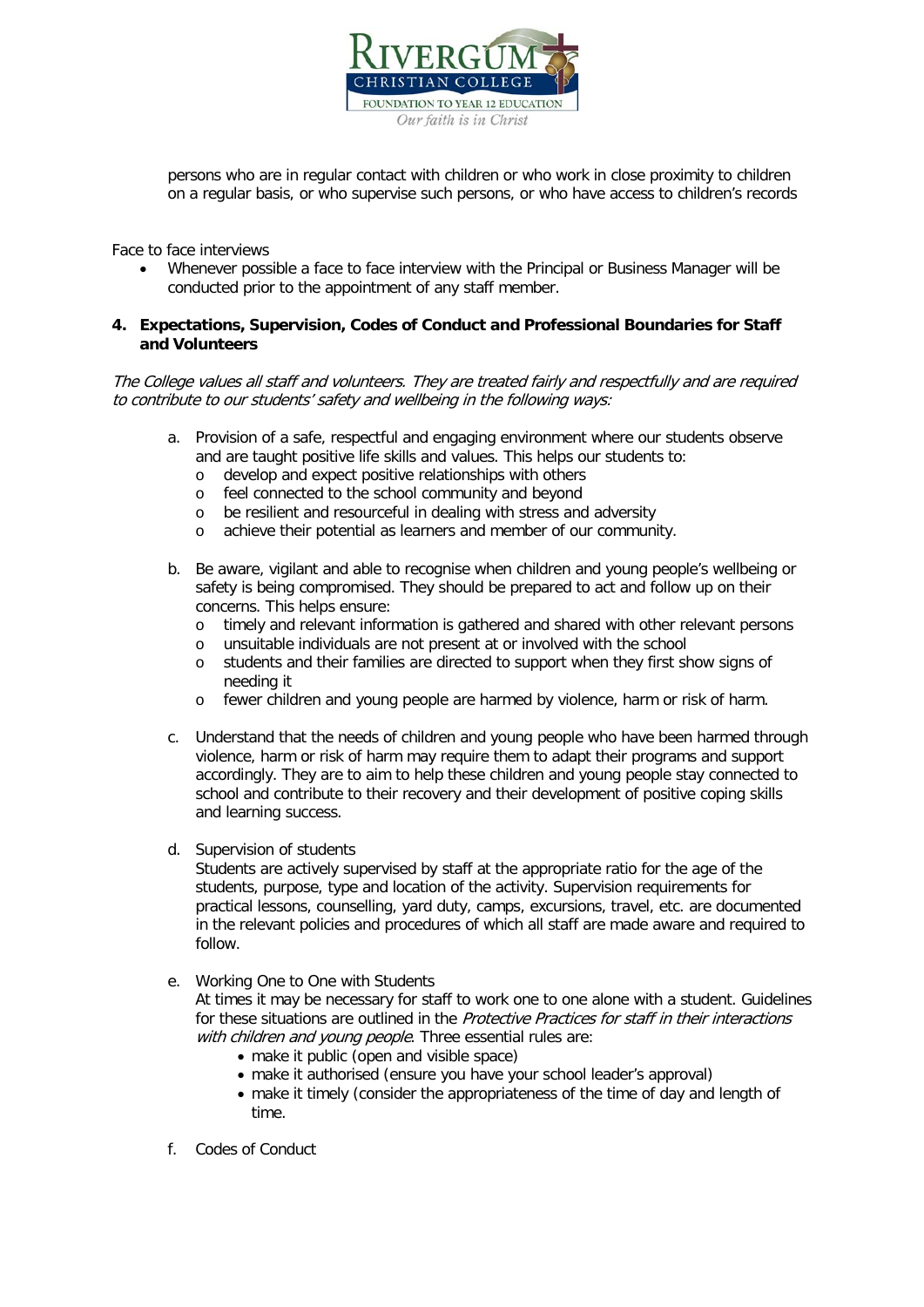

Clear, accessible and transparent codes of conduct which reflect the school values and specify standards of conduct and care, face to face and online behaviour and professional boundaries have been developed in consultation with the relevant persons and are reviewed every two years. Consequences for breaching codes of conduct are clearly outlined in each document. All community members are engaged with our Codes of Conduct which are available on our website and regularly promoted and revisited.

## **5. Support, train, supervise and enhance the performance**

All volunteers and employees who work with children or their records have ongoing supervision, support and training such that their performance is developed and enhanced to promote the establishment and maintenance of a child safe environment.

- a. Responding to Risks of Harm, Abuse and Neglect Education and Care (RRHAN-EC Certificate) Training
	- All school staff must complete the full-day RRHAN-EC training and then the regular (every three years) update training (online). A current certificate must be provided to the Business Office prior to the commencement of duties or the expiration date.
	- All teachers are required to undertake the full-day RRHAN-EC training to obtain their registration with the Teachers' Registration Board of SA and undertake the update training to renew registration. A DCSI Criminal History Check is a compulsory component of the Teacher Registration process. It is the teacher's responsibility to maintain the currency of their teacher registration and provide the Business Manager with a copy of their certificate prior to the expiration date.
	- Volunteers can undertake an in-school face to face session (PowerPoint presentation and course handbook) facilitated by the Deputy Principal or their delegate at the beginning of each year and be provided with their certificate by the school. Alternatively, volunteers can choose to complete the online Education and Care Induction for Volunteers Module (20 minutes) and print their certificate upon completion. Volunteers must undertake the training before commencing their role.
	- Regular training and updates are provided to employees and volunteers in regard to: College policies, practices, Codes of Conduct, Protective Practices for staff and volunteers, legal obligations and mandatory notification.
- b. Staff Induction
	- All new staff undergo an induction process. The College's child protection principles, policies and procedures, as well as their role and responsibilities, form an integral component of the induction. It is essential that new staff not only develop a thorough understanding of the legislative, administrative, social and educational requirements to protect children but that they also engage with our proactive and positive child-safe ethos, culture and practices.

#### **6. Report and respond appropriately to suspected harm or risk of harm**

- a. Reporting Procedure
	- All staff and volunteers are regularly reminded of their obligation to and how to make timely and accurate reports of suspected harm or risk of harm. It is an expectation of the school that any person who, in the course of their work or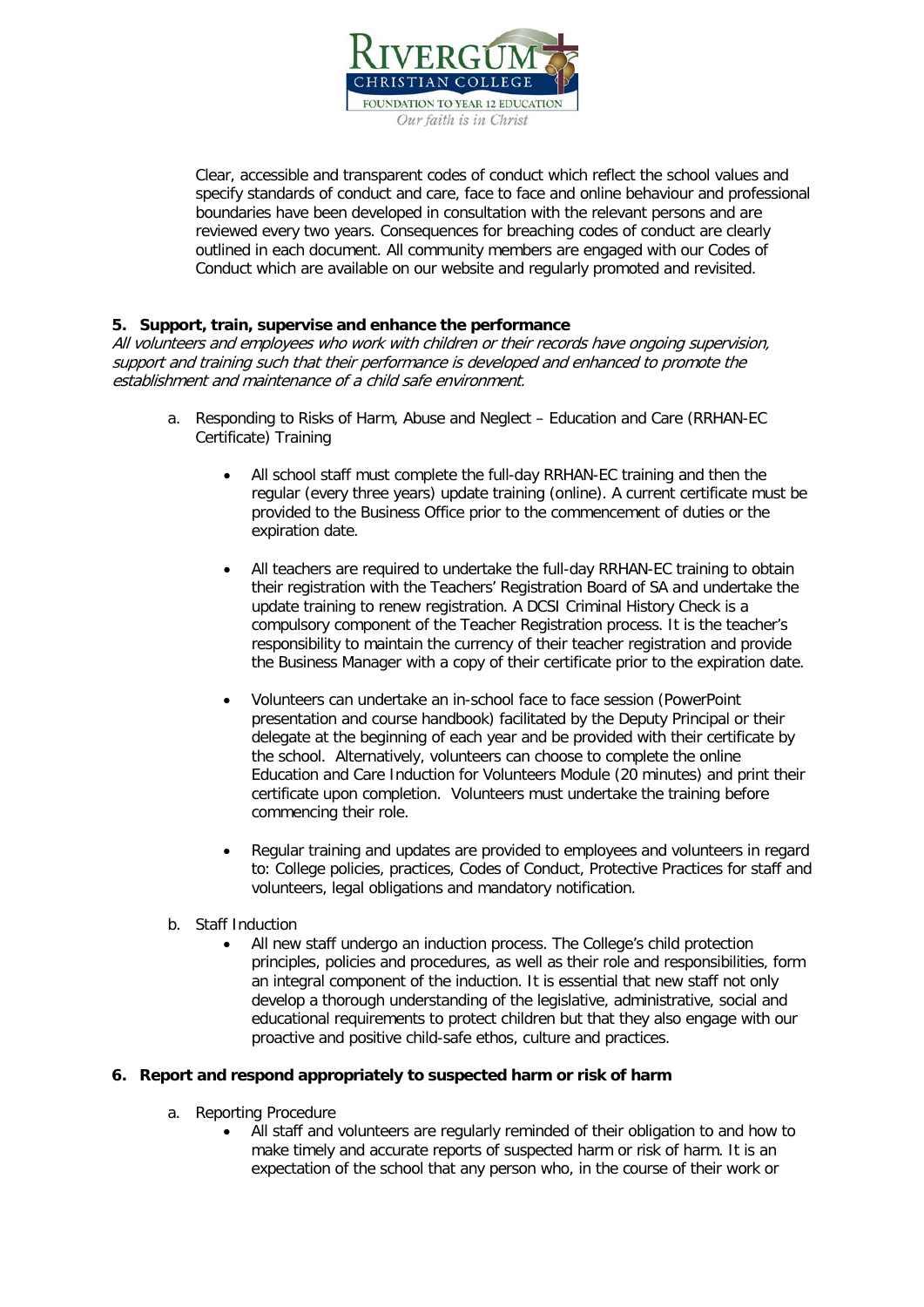

volunteering, suspects on reasonable grounds that a child is being or has been harmed, or there is the risk of harm, must report their suspicion to the Child Abuse Report Line: CARL 131478. This includes even persons who are not mandated to report suspected child harm or risk of harm under the legislation.

- All teachers, staff and volunteers need to also inform the Principal of any mandatory notifications, to ensure that the Principal can take any appropriate action to support the child. If the notification concerns the Principal, then the Chair of the School Board would be informed not the Principal.
- The School Mandatory Notification Procedure details the requirements and process to make a report and these must be followed precisely.
- b. Responding to Reports of Suspected Harm or Risk of Harm
	- The College will act promptly and responsibly in dealing with any reports and allegations of harm or risk of harm.
		- o All reports will be managed by the Principal and reported to the Chair of the College Board.
		- o The care, safety and welfare of the student is the paramount consideration.
		- o Where appropriate other external authorities will be notified e.g. SAPOL, Teachers' Registration Board, AISSA.
		- o The Guidelines provided in the SA cross-sector document Managing allegations of sexual misconduct in SA education and care settings (2013) when required will be followed.
		- o If the report involves a staff or community member, the Principal will also follow the quidelines in the *Critical Incident Procedure*.
- c. Responding to problem sexual behaviour involving children and young people
	- The College will work in line with the Guidelines provided in the SA cross-sector document: Responding to problem sexual behaviour involving children and young people: guideline for staff in education and care settings (2013) in all circumstances where a child or young person is alleged to have engaged in problem sexual behaviour.
	- These Guidelines outline the responsibilities staff members have in these circumstances and recognise that procedures are significantly different from those involving allegations of sexual misconduct by adults. They reflect the different rights and needs of children and young people and the different legislation within which staff must operate.
- d. Record Keeping and Documentation Documentation of any incident and follow up actions, e.g. reports, records of interviews and meetings must be stored in a locked, confidential file.

## **7. Empower and promote the participation of children in developing and maintaining child safe environments**

a. Curriculum

The College-wide implementation of the Keeping-Safe Child Protection Curriculum (KS:CPC) enables a cohesive, consistent and clear approach to developing 4 key aspects:

- the right to be safe
- relationships
- recognising and reporting abuse